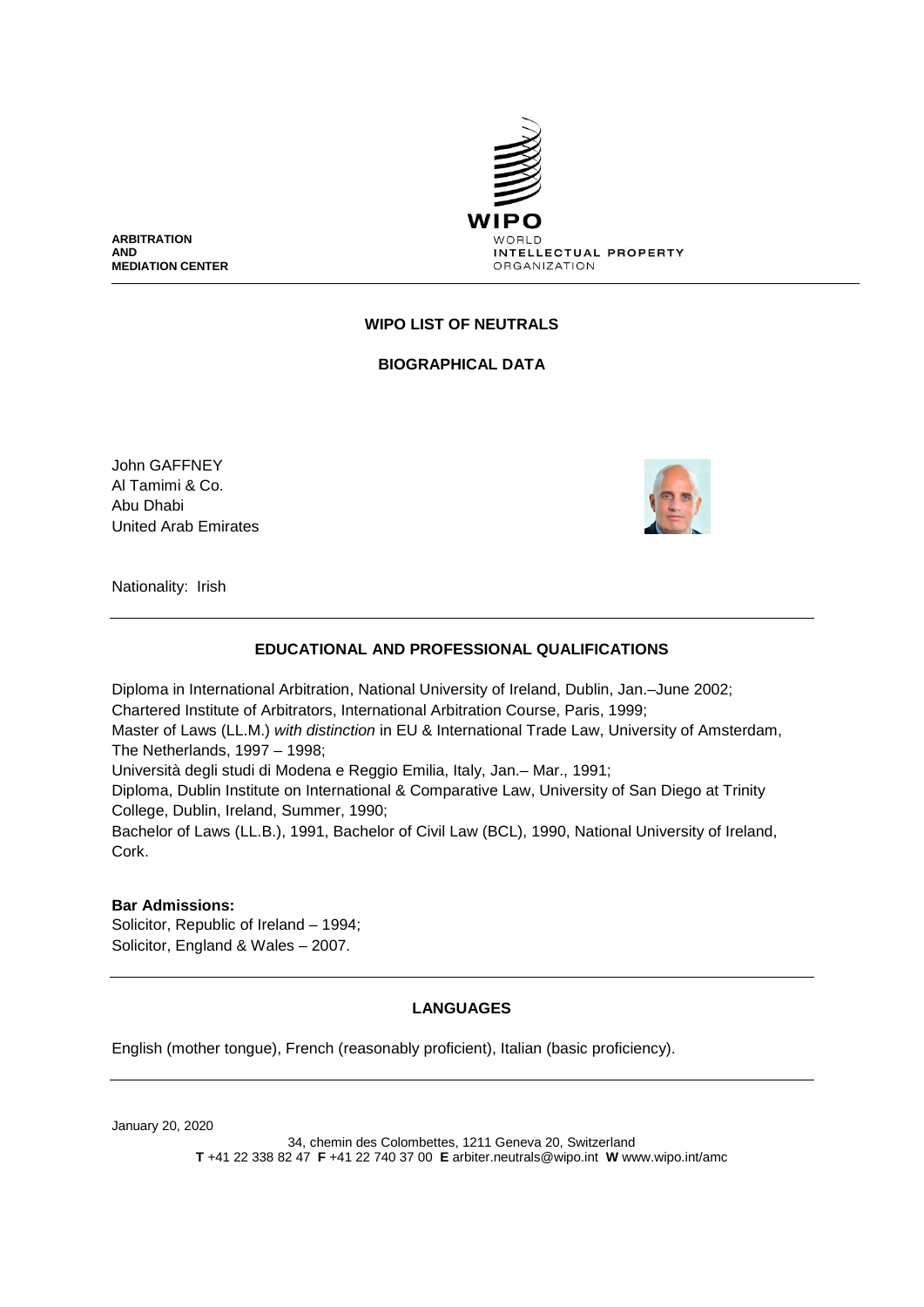## **PRESENT POSITION**

Senior Associate, Arbitration Group, Al Tamimi & Co., Abu Dhabi, UAE.

## **PROFESSIONAL EXPERIENCE BEFORE PRESENT POSITION**

Senior Associate, International Arbitration Group, King & Spalding, Paris, France, July 2011 – September 2013;

Partner, Donegans Solicitors, Cork, Ireland, May 2010- June 2011;

Associate, International Arbitration Group, Freshfields Bruckhaus Deringer, Paris, France; October 2009–April 2010;

Partner, O'Flynn Exhams, Cork, Ireland, April 2008– September 2009;

Associate, Skadden, Arps, Slate Meagher & Flom (UK) LLP, London, England, July 2007– March 2008;

Partner, O'Flynn Exhams, Cork, Ireland, August 2003 – May 2007;

Partner (and previously Associate), William Fry Solicitors, Dublin, Ireland, Dec 1999 – July 2003; Associate Legal Officer, United Nations Compensation Commission, Geneva, Switzerland, Jun. 1998–Nov. 1999;

National University of Ireland, Cork, Oct. 1995 – Jun. 1997 (part-time lecturer in Construction and Engineering Law);

Trainee Solicitor and, later, Assistant Solicitor, O'Flynn Exhams, Solicitors, Cork, April 1991–August 1997.

## **AREAS OF SPECIALIZATION**

International & Domestic Arbitration.

#### **MEMBERSHIP IN PROFESSIONAL BODIES**

WIPO Domain Name Panelists for the ".ie" domain;

WIPO AGICOA Panel of Neutrals;

WIPO Film/Media Panel of Neutrals

China International Economic and Trade Arbitration Commission (CIETAC) Panel of Arbitrators for International Cases;

Law Society of Ireland, Panel of Arbitrators;

Panel of International Arbitrators, Kuala Lumpur Regional Arbitration Center;

Panel of Arbitrators, Abu Dhabi Commercial Conciliation and Arbitration Centre (ADCCAC);

Panel of Arbitrators, Dubai International Arbitration Centre (DIAC).

### **EXPERIENCE IN INTELLECTUAL PROPERTY**

Advised leading Irish third level education provider on:

- breach of copyright issue involving alleged web-piracy issue;
- software assignment/licencing to third party developer;
- roll out of internet-based student email system;
- protocol for dealing with suspected breaches of a Computer Systems Acceptable Usage Policy;
- various sponsored research agreements with third parties;
- development of sponsored research and confidentiality agreements;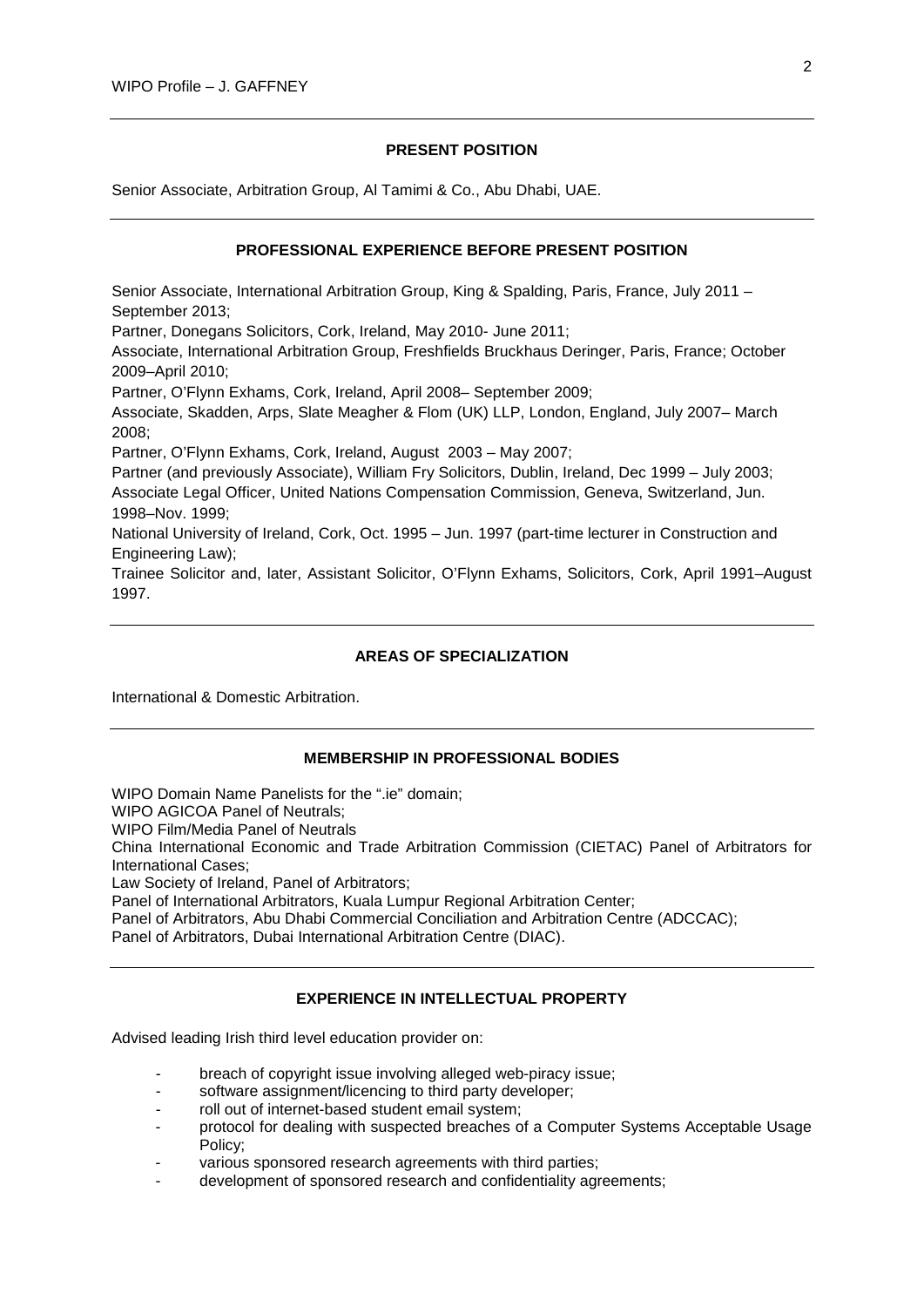- artworks exhibition agreement;
- IT security policy;
- IPR agreements.

Advised Irish vocational educational body on alleged breach of copyright claim by software developer; Advised UK leisure group on Irish trade mark application;

Advised international developer on development of website terms and conditions and privacy policy; Advised Irish state natural gas undertaking on:

- Systems Access Agreement;
- Electronic Contracting.

Advised leading Irish brewer on a significant trademark issue;

Led Firm's website development;

Advised a number of companies on EU and Irish e-commerce law and regulations;

Drafted e-commerce terms of use, privacy policy and conditions of sale for leading Irish and international companies' websites;

Advised leading Irish ISP on legal and regulatory aspects of establishing an e-commerce B2B portal and drafted and negotiated contractual documentation with software partner;

Member of legal team advising industry consortium on the competition aspects of establishing a B2B portal;

Advised international PC manufacturer on Irish digital signature laws;

Advised biometrics company on aspects Irish, European and US law relevant to its activities,

including data protection law and met with Irish Data Protection Commissioner on its behalf;

Advised international law firm on aspects of Irish telecommunications regulation;

Advised international satellite broadcasting company on Irish competition, broadcasting, gambling and data protection law.

## **EXPERIENCE WITH RESPECT TO DOMAIN NAMES**

Member of the tribunal in WIPO disputes;

Member of ICC Expert Panel on gTLDs;

Advised leading Irish investment company on the transfer of domain names in the UK and undertook transactional work to that end;

Advised leading Irish multinational on a dispute concerning a .com domain name with particular reference to WIPO procedures and case law;

General advice to clients on domain name issues.

### **MAJOR PUBLICATIONS**

#### **Books:**

Co-Editor, "Comprehensive Economic and Trade Agreement between the European Union and Canada (CETA)", TDM 1 (2016);

National Report on Ireland in World Arbitration Reporter (2016)(with E. Crowley);

Chapter entitled 'European Bilateral Approaches' in International Investment Law: A Handbook (ed. Bungenberg, Griebel et al) (2015) (with Z. Akcay);

Chapter entitled 'How Important Is It To Develop A Coherent Case Law?: The Role Of Judicial Dialogue In Investment Arbitration' in Droit européen (Le) et l'investissement, Colloque (2011);

Chapter entitled 'Going to Pieces without Falling Apart: Wälde's Defence of 'Specialisation' in the Interpretation of Investment Treaties' in Liber Amicorum: Thomas Walde, Law Beyond Conventional Thought, edited by Thomas Wälde, Jacques Werner and Arif Hyder Ali (2009);

Chapter on 'Enforcement' in Practical Aspects Of Arbitrating EC Competition Law (Schulthess, Zurich) (with S. Wade) (2007);

Chapter on 'Ireland' in Transnational Litigation: A Practitioner's Guide, (ed. John Fellas) (co-author with A. Collins and P.A. McDermott) (2006).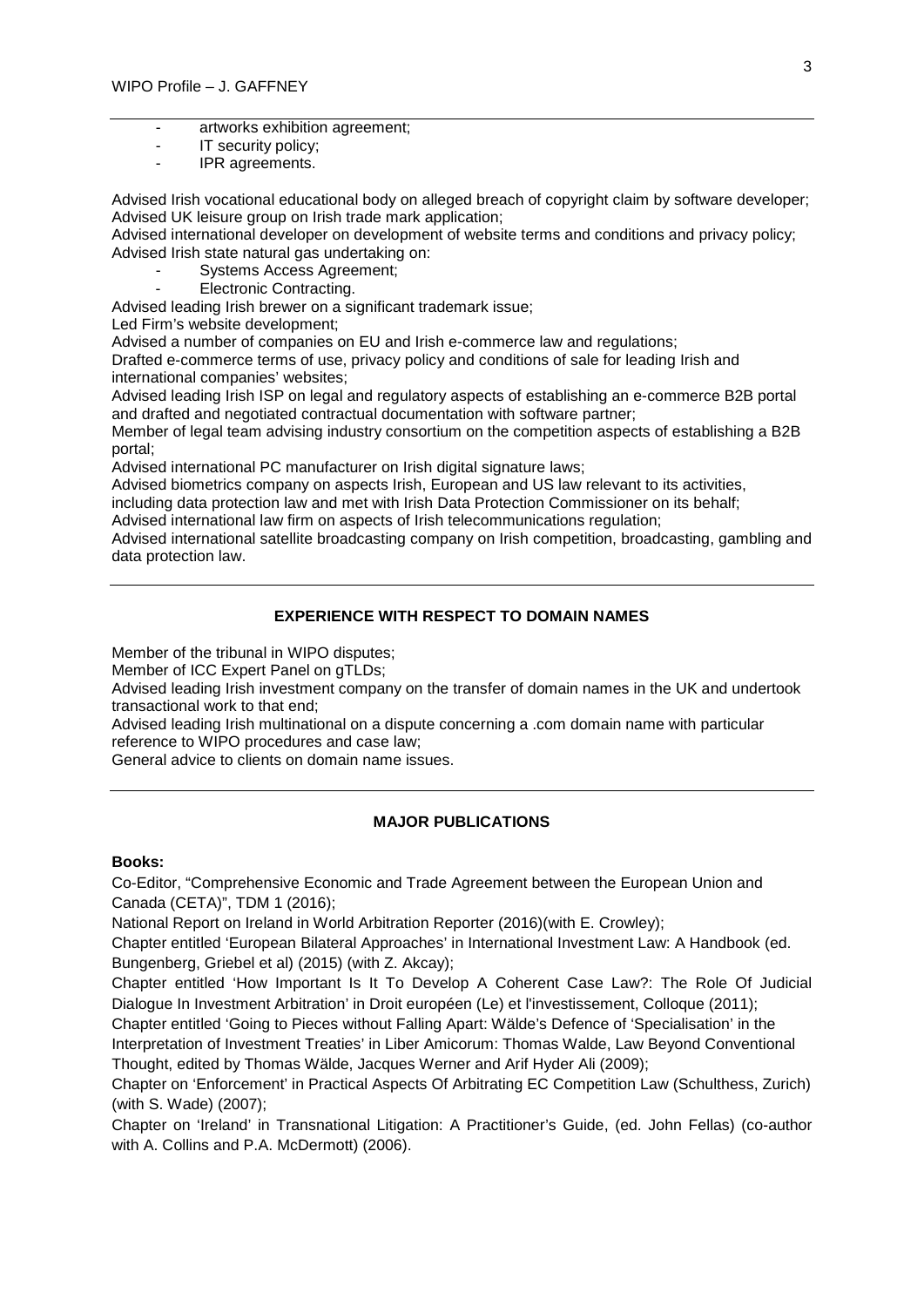## **Recent Articles:**

#### **Articles**

"The Rule of Law and Alternatives to Investment Arbitration", European Investment Law and Arbitration Review (EILARev), 2016 (forthcoming);

"Arbitration Awards as Works of Art", Kluwer Arbitration Blog, June 1, 2016;

"When is investor-state dispute settlement appropriate to resolve investment disputes? An idea for a rule-of-law ratings mechanism," Columbia FDI Perspectives, June 8, 2015;

"International Commercial Arbitration - Procedural Approaches: Civil Law versus Common Law", Transnational Dispute Management, January 2015 (with A. Ndong);

"Cost allocation in investment arbitration: Forward toward incentivization", Columbia FDI Perspective No. 123 June 9, 2014 (with J. Nicholson);

"Achieving sustainable development objectives in international investment: Could future IIAs impose sustainable development-related obligations on investors?", Columbia FDI Perspective (co-author with J. Sarvanantham);

"Intra-EU BITs: Toothless Tigers Or Do They Still Bite?", SchiedsVZ 2013, Heft 2, 68 (German Arbitration Journal) (co-author with J. Schaefer);

"Should Investment Treaty Tribunals Be Permitted to Request Preliminary Rulings From the Court of Justice of the European Union?", Transnational Dispute Management, Vol. 2 (2013);

"EU Member State Defends Measures Adverse to Energy Sector Investments on the basis of EU law," in King & Spalding Energy Newsletter (February 2013) (with C. Soule);

"Case Comment – Slovak Republic v. Eureko B.V., OLF Frankfurt (10 May 2012)," in The Paris Journal of International Arbitration, Vol. 4, (2012) (with C. Soule);

"Threats to Investment Protection in the EU Energy Sector," in King & Spalding Energy Newsletter (August 2012);

"Non-party Autonomy: Displacing the Negative effect of the Principle of 'Competence-Competence' in England?" in 1 Journal of International Arbitration (2012);

"How Important is it to Develop a Coherent Case Law?: The Role of Judicial Dialogue in Investment Arbitration" in Le droit européen et l'arbitrage d'investissement (2011).

"Tilting at Windmills?: The Quest for Independence of Party-Appointed Expert Witnesses in International Arbitration," Asian Dispute Review, July 2011 (co-author with G. O'Leary).

"EC Law and Intra-EU Investment Treaties: AES Summit Generation Limited and AES-Tisza Eromu Kft. v. Republic of Hungary," KLRCA Newsletter, October 2010.

"Counsel Must Ensure The Right Of Cross-Examination In Arbitration", International Litigation Quarterly (Fall 2010);

"Abuse of Process in Investment Treaty Arbitration", Journal of World Investment & Trade, Vol. 11 No. 4 (August 2010);

"West Tankers: Fuelling the Debate on the Position of Arbitration" (co-author with Colm P.

McInerney), The International Litigation Quarterly, Vol. 25, Issue 3 (Summer 2009);

"Is an investment treaty tribunal entitled to dismiss a claim where it amounts to an 'abuse of process?", Kluwer Arbitration Blog, August 4, 2009;

"The New York Convention: A Basis For The Enforcement By National Courts Of A Justiciable Liberty Of Decision Of The Arbitral Tribunal," in The New York Convention: 50 Years Of Experience, Mealey's Executive Summary (Oct. 2008);

"Precedent in the United Nations Compensation Commission," 5(3) TDM (May 2008);

"The 'Effective Ordinary Meaning' of BITs and the Jurisdiction of Treaty-Based Tribunals to Hear

Contract Claims," Volume 8, No.1 Journal of World Investment & Trade5 (Mar. 2007)(with J. L. Loftis); "Jurisdiction ratione temporis of ICSID Tribunals: Lucchetti and Jan De Nul considered," 3(5)

Transnational Dispute Management (2006);

"Immunity of arbitrators from suit," IBA Committee D Newsletter, Vol. XI, No. 1, at 26 (Feb. 2006)(with P. Griffin);

"European Community Law and International Arbitration: A recent OGEMID discussion,"

Transnational Dispute Management, Vol. 2, No. 5 (Nov. 2005);

"Salini v. Jordan - An Important Contribution To ICSID Jurisprudence on Jurisdictional Issues," 20(4) Int'l Arb. Rep. 35 (2005);

"Ireland- Scope of arbitration clause," 9(2) Arb. & ADR 62 (2004);

"The Group of Companies Doctrine and the Law Applicable to the Arbitration Agreement," 19(6) Int'l Arb. Rep. 47 (2004);

"Confidentiality in International Arbitration: A Recent English Decision," 18(5) Int'l Arb. Rep. 18 (2003);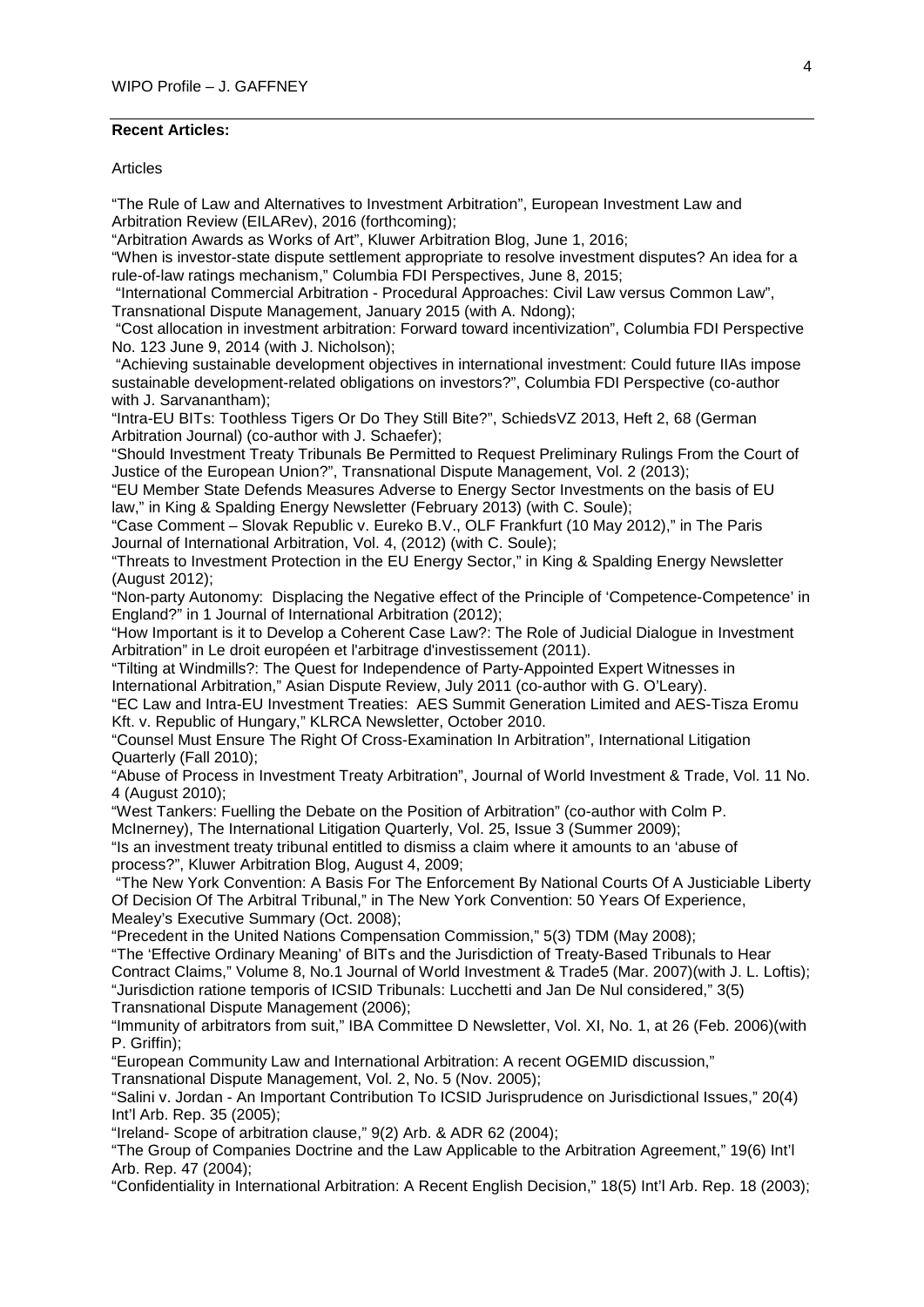"Ex Parte Measures in International Arbitration," 17(11) Int'l Arb. Rep. 39 (2002);

"Evidentiary privileges in international arbitration – Ireland," 7(2) Arb. & ADR 36 (2002);

"The Bay Hotel Case: Accommodating the Parties' Wishes," 17(1) Int'l Arb. Rep. 31 (2002)(with D. Rosenblum);

'International, Foreign and Domestic Arbitrations and the Granting of Interim Relief in Ireland', 16(9) Int'l Arb. Rep. 37 (2001) (with O. O'Sullivan).

#### **Recent Conferences, Lectures, and Seminars:**

#### **Conferences**

Panelist, "Rethinking the Role of Courts and Judges in Supporting Arbitration in Africa", Lagos Court of Arbitration Centre, Jun. 2016;

Speaker, International Arbitration Symposium, CILS, Salzburg, Jun. 2016;

Speaker, EFILA Conference, Paris, Feb. 2016;

Moderator, "Queen Mary School of International Arbitration – Inaugural Working Seminar on Group Claims in Arbitration", Nov. 2015;

Moderator & Speaker, "The Confluence of EU Law And International Arbitration—Both Commercial and Investor-State", 10th Annual Conference on International Arbitration and Mediation, Fordham Law School, New York, Nov 2015;

Speaker, Energy Disputes, CIArb Centenary Conference, Dublin, Oct. 2015;

Speaker ICC PIDA conference, Dubai, 2014;

Speaker, McGill University & QMUL, CETA Conference, Montreal, 2014;

Speaker, Eighth Dublin Forum on Resolution of International Commercial Disputes, Dublin, 2014; Keynote speaker, CIArb European Branch AGM and Conference, Warsaw, 2014;

Panelist, "Non-enforcement of Arbitration Awards as Breaches of Bilateral Investment Treaty (BIT) obligations", ICC YAF Conference, Bangalore, 2014;

Panelist, Inaugural Conference of the CIArb Young Members Group in Dublin on "Investment Arbitration: Fit for purpose?', Dublin, 2012;

Speaker, Journée d'étude/Seminar, Le droit européen et l'arbitrage d'investissement, European Law and Investment Arbitration, Paris, 2010;

Speaker, UCC Annual Law Conference, Cork, Ireland, on "The Impact of European Community Law in Irish Litigation", November 2008;

Panelist, Arbitration and ADR Section, International Bar Association Annual Meeting, Singapore, 2007;

Panelist, International Arbitration Seminar, Association International de Jeunes Avocats (AIJA) Congress, Geneva, 2006.

# **EXPERIENCE IN COURT LITIGATION**

Civil and Criminal Litigation in District Court, Civil Litigation in Circuit and High Court, including representation of: two partners in High Court proceedings against another partner concerning a construction project;

International developer in defending a High Court challenge to planned five star hotel development (resulting in a withdrawal of the challenge), and subsequently advising on regulatory issues associated with the project;

Irish chemicals company in relation to breach of contract/negligence proceedings brought against it in New York State;

International ground-handling company in its successful appeal to the national regulator against the former national airport managing body;

An electricity supply company in the first ever judicial review of the national energy regulator.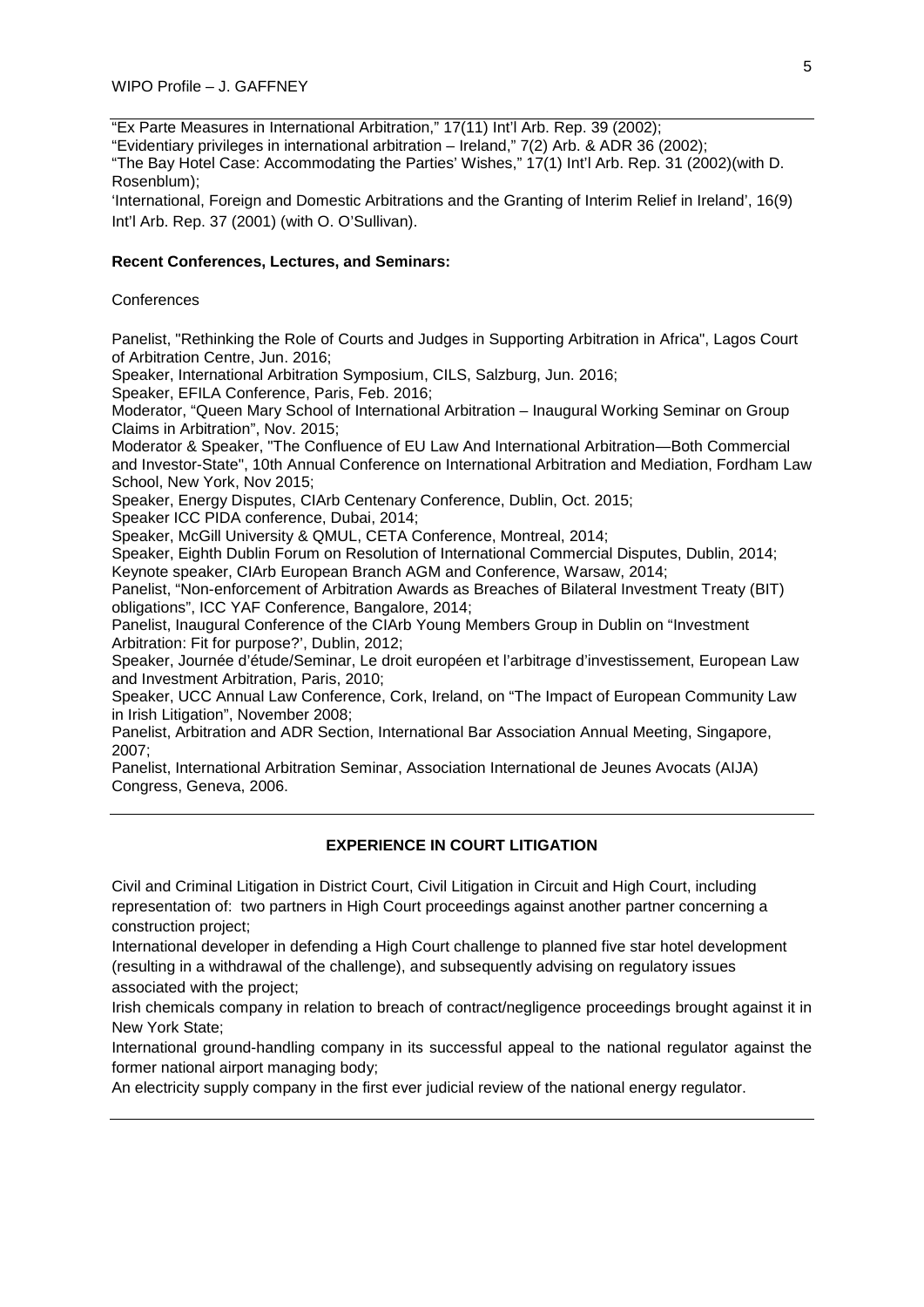## **PROFESSIONAL TRAINING IN ARBITRATION**

Diploma, International Arbitration, National University of Ireland, 2002; Chartered Institute of Arbitrators International Arbitration Course, Paris, 1999.

## **EXPERIENCE IN ARBITRATION**

### As Arbitrator:

- Served on an Expert Panel in three gTLDs cases administered by the ICC Centre of Expertise;
- Served as a panelist in a number of WIPO disputes concerning i.e., domain names;
- Serving as a sole arbitrator in a DIAC arbitration case seated in Dubai, UAE.

As Counsel*:* Acting solely or as a member of legal team representing and/or advising:

- Abu Dhabi government entity in a dispute with a UAE company concerning the construction of a photovoltaic plant (ADCCAC arbitration, Abu Dhabi seat);
- International industrial service provider in a dispute with a Korean contractor on major infrastructure project in Abu Dhabi (ICC arbitration, Abu Dhabi seat);
- Leading Abu Dhabi property Development Company in numerous ADCCAC arbitrations;
- Abu Dhabi investment bank and asset manager in a BCDR-AAA arbitration;
- French national in a shareholder dispute (ICC mediation/arbitration, DIFC seat);
- Advice to various international and UAE-based clients on arbitration-related matters, including construction, commercial and investment treaty arbitration matters in the UAE;
- A CIS State in an investment treaty case concerning an oil refining facility brought by a Russian investor under a Bilateral Investment Treaty (UNCITRAL Rules, seated in The Hague);
- A leading Russian energy company in an international arbitration against Swedish and Russian companies in relation to the expansion of an existing power plant (ICC arbitration, seated in Zurich);
- An Indian multinational company in a commercial arbitration brought by a US multinational corporation (ICC arbitration, seated in Paris);
- An African State in an investment treaty case brought by a Dutch-incorporated investor under a Bilateral Investment Treaty (ICSID arbitration);
- An Albanian telecommunications company in a dispute with a fixed line operator (ICC arbitration, seated in Paris);
- A Greek industrial group in a dispute concerning a joint venture with a Spanish partner in the Greek energy sector (LCIA arbitration, seated in Vienna);
- A French multinational in a multi-billion construction arbitration relating to a nuclear facility (ICC, seated in Stockholm);
- A Russian investment bank in four concurrent LCIA arbitrations arising from sale and purchase and related agreements in the food sector in a CIS state (London seat);
- A US multinational power company in a multimillion euro arbitration with a Spanish/Japanese consortium concerning the construction of a power plant in southern Spain (Ad hoc, seated in London);
- An Irish luxury goods manufacturer in an international arbitration.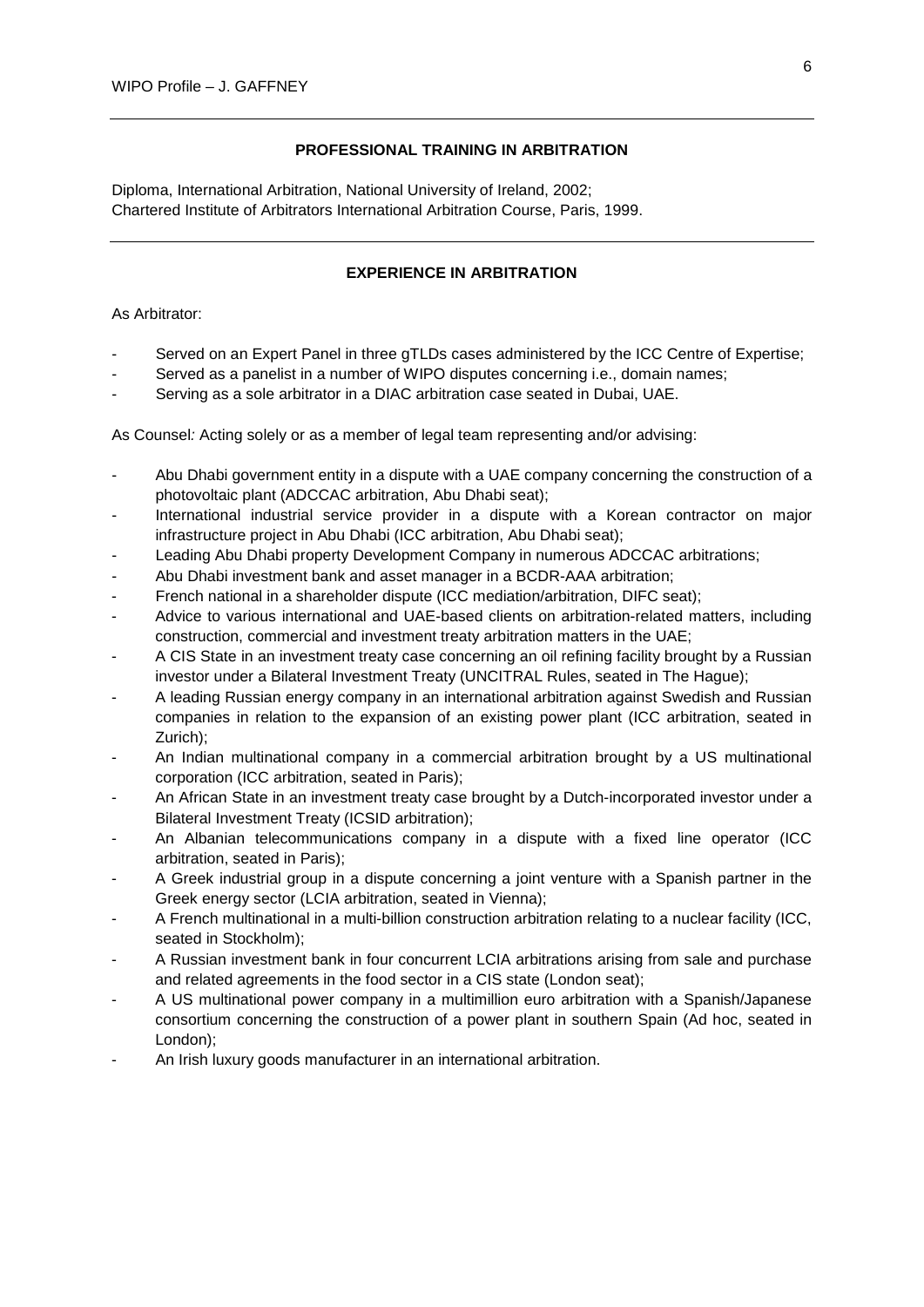# *Recent Honors:*

- Country Reporter for the UAE, ITA Board of Reporters;
- ICCA Ambassador ICCA Congress, Mauritius, May 2016;
- Reporter for "Commercial and Investment Arbitration and the European Union", European Parliament Study on Arbitration (conducted by Brunel University, London);
- Case Notes Editor, *European International Arbitration Review*;
- Fellow, European Law Institute
- Associate Editor, *Transnational Dispute Management*;
- Member of the International Drafting Committee for the 2011 and 2015 Skadden, Arps FDI Moot;
- Associate Editor and Contributor, *Investment Claims*;
- Listed in Who's Who Legal 2016, Roster of International Arbitrators 2nd Edition (Juris Publishing) and Euromoney Guide to Leading Commercial Arbitration Experts.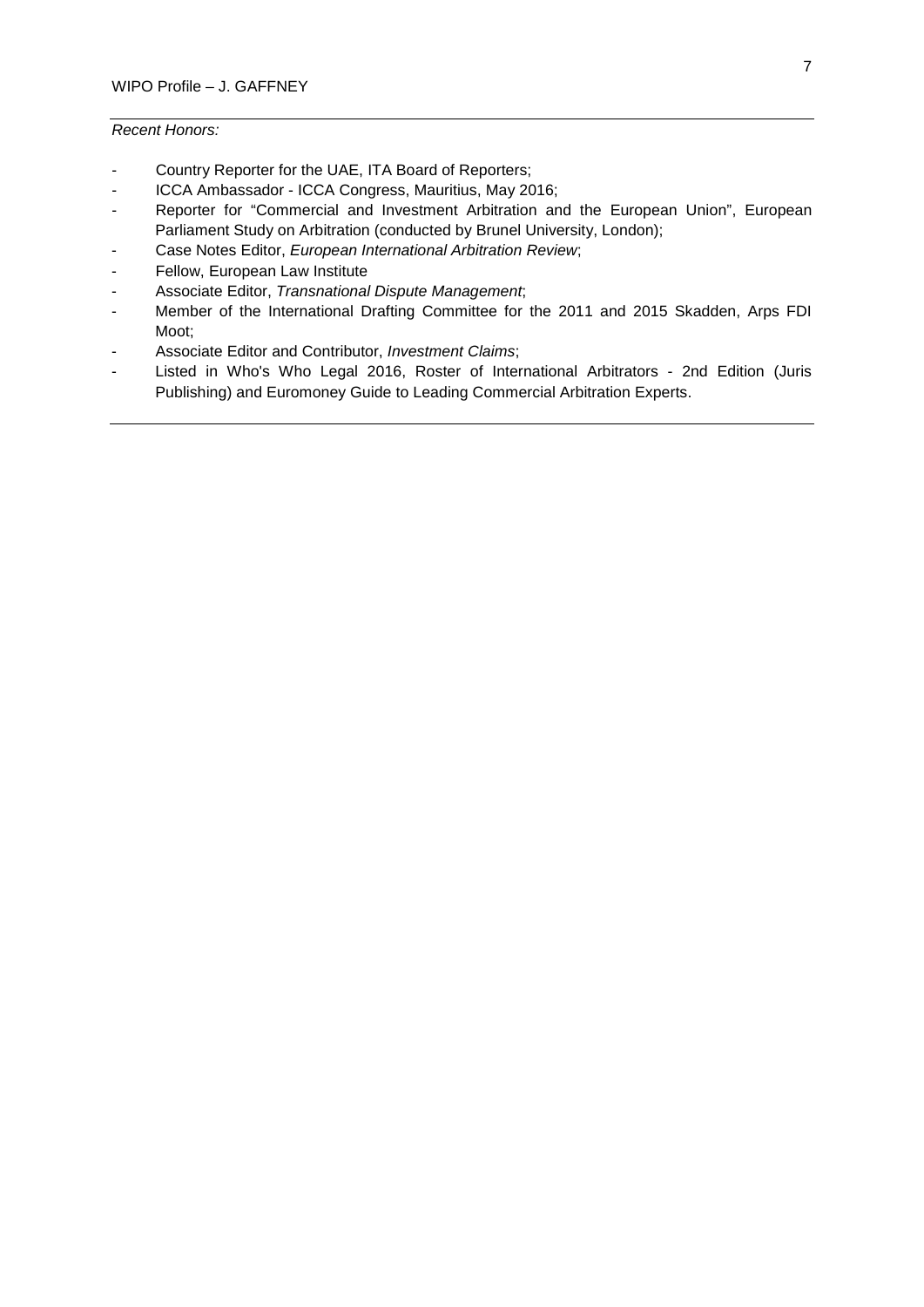# **ARBITRATION EXPERIENCE SUMMARY TABLE**

|                  | Administering Institution |                 | Role       |                |            |         |
|------------------|---------------------------|-----------------|------------|----------------|------------|---------|
| <b>Type</b>      | Name                      | Number of       | Presiding  | Sole           | $Co-$      | Counsel |
|                  |                           | Arbitrations    | Arbitrator | Arbitrator     | arbitrator |         |
|                  | AAA/BCDR                  | 1               |            |                |            | X       |
| International    | ICC                       | 6               |            |                |            | X       |
| Arbitrations     | <b>LCIA</b>               | 5               |            |                |            | X       |
|                  | Ad Hoc                    | 3               |            |                |            | X       |
| Number of cases: |                           | 15 <sub>1</sub> |            |                |            |         |
| sub-total        |                           |                 |            |                |            |         |
|                  | <b>ADCCAC</b>             | 5               |            |                |            | X       |
| Domestic         | <b>DIAC</b>               |                 |            | 1              |            | X       |
| Arbitrations     | Ad Hoc                    | 6               |            | 1              |            | X       |
| Number of cases: |                           | 41              |            | $\overline{2}$ |            |         |
| sub-total        |                           |                 |            |                |            |         |
| <b>TOTAL</b>     |                           | 43              |            |                |            |         |